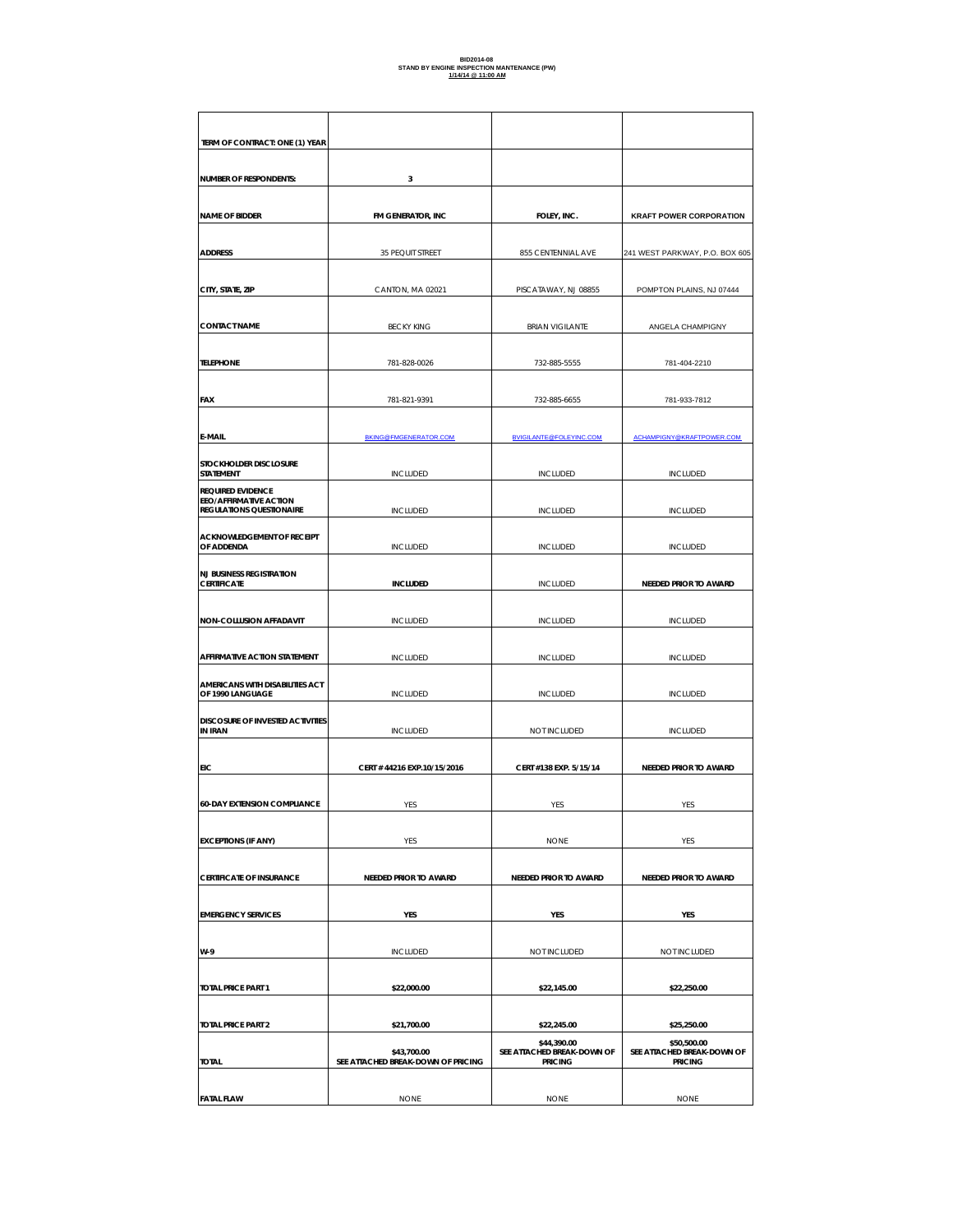#### **Trenton Water Works, Ewing Booster Station** FY 2014 440 kW Caterpillar Model 3506T Diesel Engine Inspection & Maintenance Contract

For furnishing all labor, tools, equipment, Item 1 and parts to perform monthly planned service and adjustments and calibrations

inclusive of Monthly Testing

 $\langle a \rangle$  300. oo per service

s-Three hundred dollars

Hem 2 For furnishing all labor, tools, equipment, and parts to perform three month planned service and adjustments and calibrations

per service  $2 \omega s$ (Write Unit Price)

Trem<sub>3</sub> For furnishing all labor, tools, equipment, end parts to concurrently perform six month planned services and adjustments and calibrations

> $1 \omega s$ per service (Write Unit Price)

Item 4 For furnishing all labor, tools, equipment, and parts to concurrently perform annual planned services and adjustments and calibrations inclusive of Annual Testing

1 @  $\frac{1}{\sqrt{100}}$   $\frac{1}{\sqrt{100}}$   $\frac{1}{\sqrt{100}}$   $\frac{1}{\sqrt{100}}$   $\frac{1}{\sqrt{100}}$   $\frac{1}{\sqrt{100}}$   $\frac{1}{\sqrt{100}}$   $\frac{1}{\sqrt{100}}$   $\frac{1}{\sqrt{100}}$   $\frac{1}{\sqrt{100}}$   $\frac{1}{\sqrt{100}}$   $\frac{1}{\sqrt{100}}$   $\frac{1}{\sqrt{100}}$   $\frac{1}{\sqrt{100}}$   $\frac{1}{\$ 

Item 5 For furnishing all labor, tools, and equipment to perform emergency service work and work beyond the scope of the maintenance service on the gas engines Fixed amount of \$6,000.00

 $$6,000.00$ 

\$ 105 / hour labor rate - One hundred and five dollars

Six

thousand dollars (Write Total from above)

BID2014-08 STAND BY ENGINE INSPECTION ANDMAINTENANCE

Unclear: 10 specifications for<br>Three month planned service in

Unclear: no specifications for<br>Six month planned service in

s Seven hundred dollars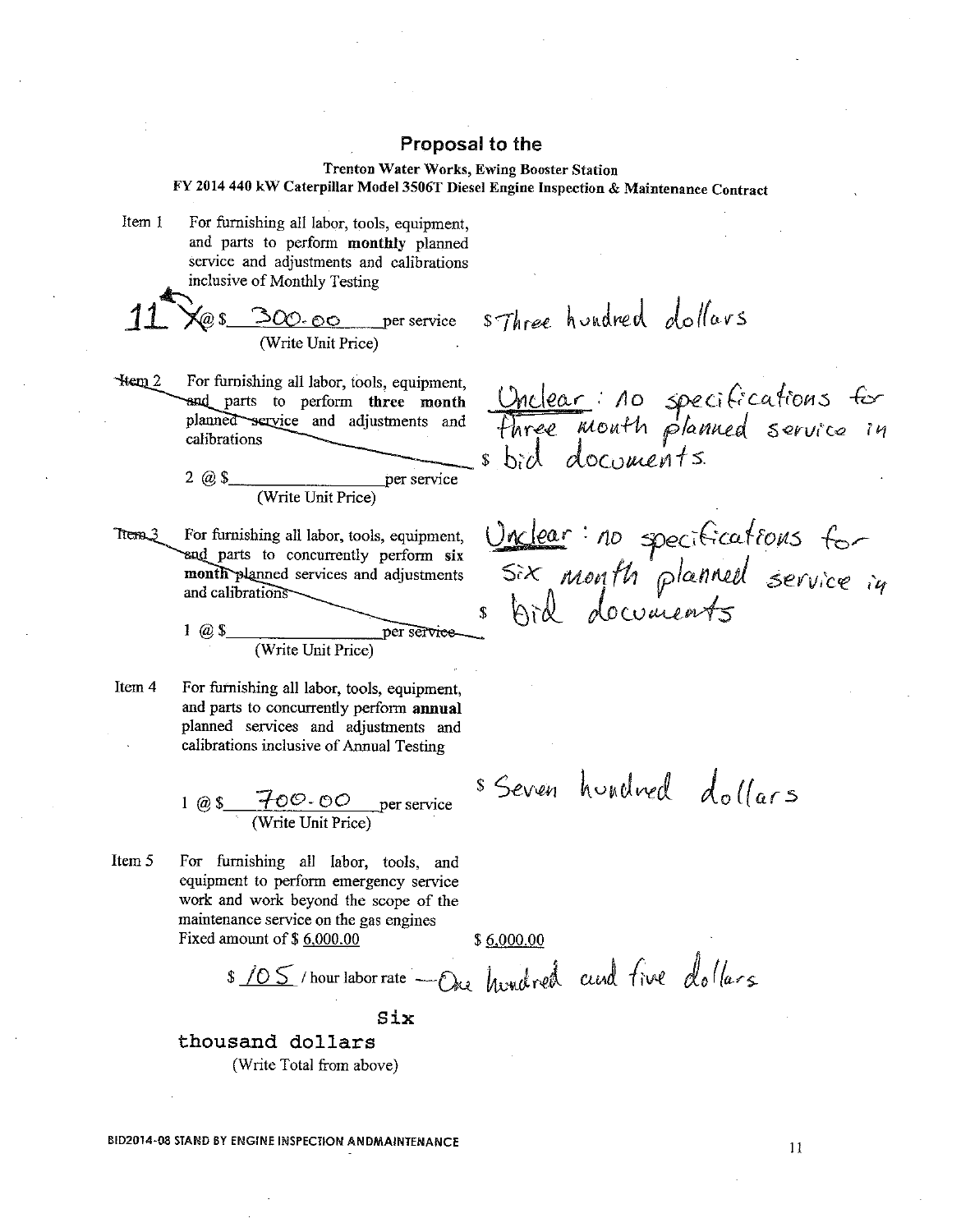Item 6 For furnishing parts not covered under the basic maintenance service plan or under manufacturer's warranty Fixed amount of \$6,000.00

 $$6,000.00$ 

## Six

## thousand dollars (Write Total from above)

Item 7 For furnishing service to other equipment Fixed amount of \$6,000.00 \$6,000.00

### Six

thousand dollars (Write Total from above)

**FART I BID FOR THE CONTRACT** <u>822,000.00</u>  $\left($  (Hems 1 through 7 inclusive)  $\mathcal{N}$ 

 $I$  /ems  $1 + 4 + 5 + 6 + 7$ 

\*See notes above regarding 2 + 3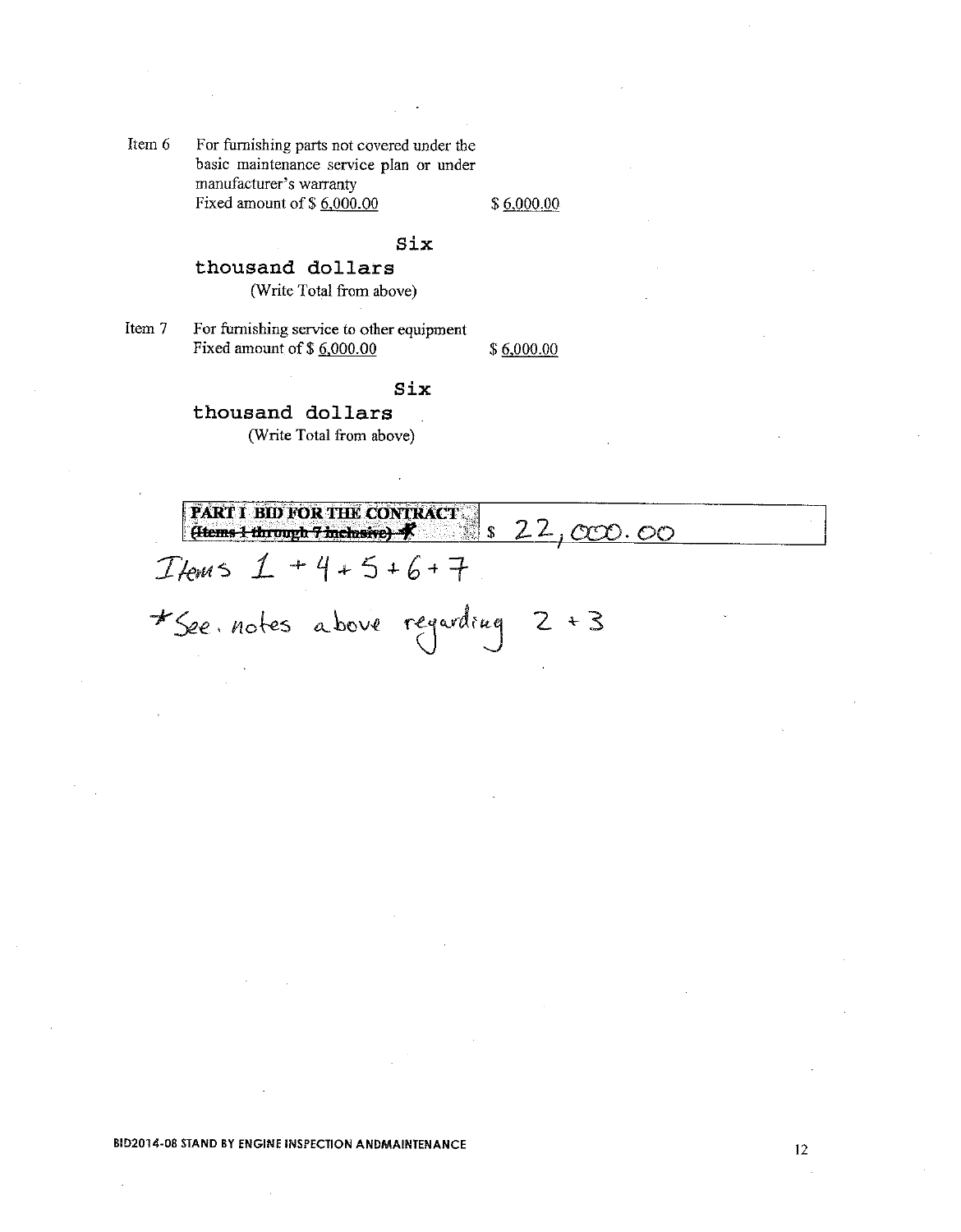#### Trenton Water Works, Klockner Booster Station

FY 2014 200 kW Cummins/Katolight Model GTA 855 A Natural Gas Engine Inspection & Maintenance Contract

Item 8 For furnishing all labor, tools, equipment, and parts to perform monthly planned service and adjustments and calibrations inclusive of Monthly Testing

$$
11\% \underset{\text{(Write Unit Price)}}{275.00}
$$

 $Itens.9$ For furnishing all labor, tools, equipment, and parts to perform three month planned service and adjustments and calibrations

2 
$$
Q
$$
 \$

rem 10 For furnishing all labor, tools, equipment, and parts to concurrently perform six month-planned services and adjustments and calibrations.

$$
1 \t@ 1
$$

Item  $11$ For furnishing all labor, tools, equipment, and parts to concurrently perform annual planned services and adjustments and calibrations inclusive of Annual Testing

1 @ 
$$
\frac{675.00}{(Write Unit Price)}
$$
 per service

Item 12 For furnishing all labor, tools, and equipment to perform emergency service work and work beyond the scope of the maintenance service on the gas engines Fixed amount of  $$6,000.00$ 

 $$6,000.00$ 

\$ 105 / hour labor rate - One hundred and five

Six

thousand dollars (Write Total from above)

BID2014-08 STAND BY ENGINE INSPECTION ANDMAINTENANCE

s Two hundred and saventy five

Unclear: no specifications for<br>Three Month plannell service  $\hat{\mathbf{x}}$ 

Uncuente: no specifications for<br>Six mouth planned service

\$ Six hundred and seventy Give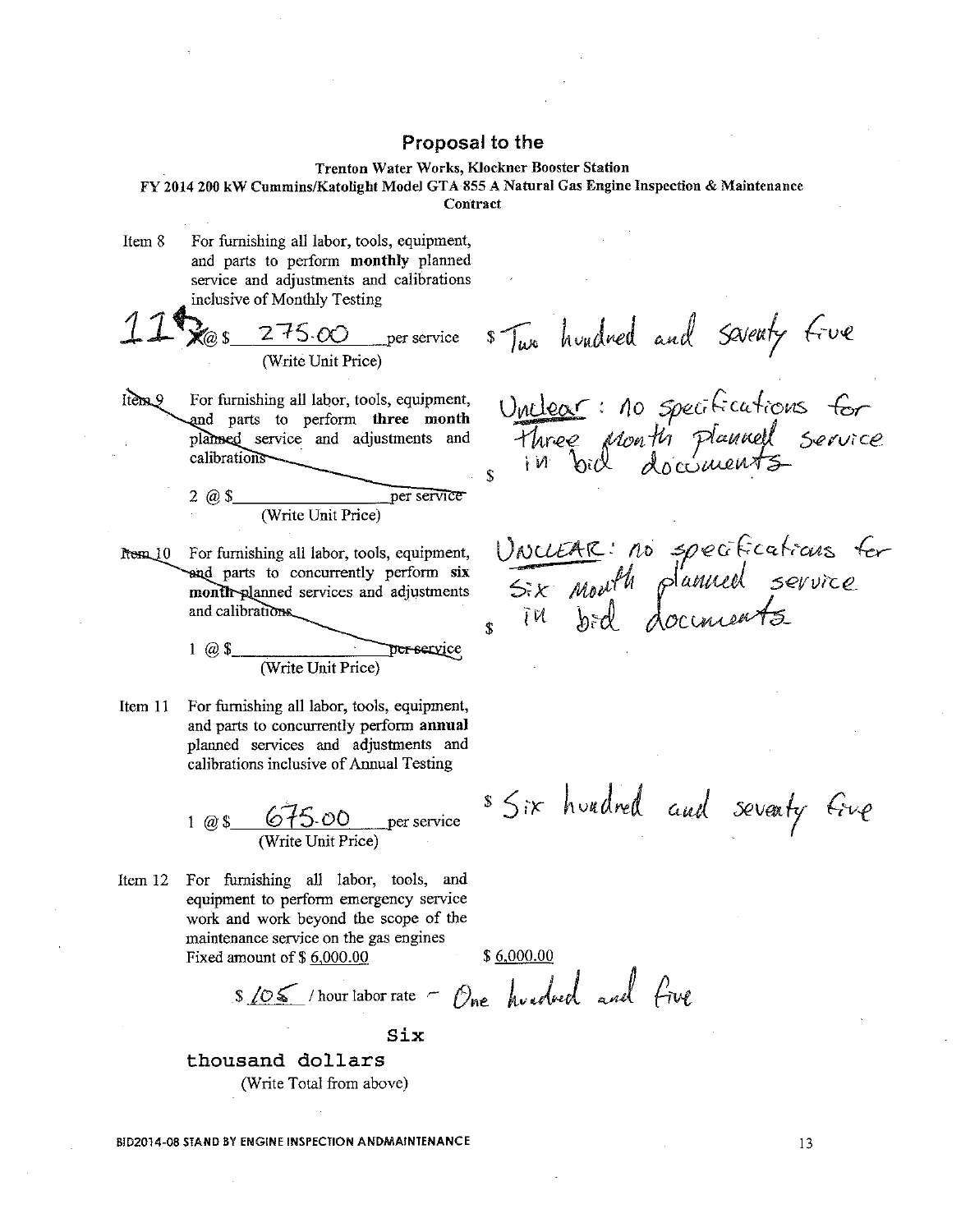Item 13 For furnishing parts not covered under the basic maintenance service plan or under manufacturer's warranty Fixed amount of  $$6,000.00$ 

 $$6,000.00$ 

## Six

Six

## thousand dollars

(Write Total from above)

Item 14 For furnishing service to other equipment Fixed amount of \$6,000.00

\$6,000.00

thousand dollars (Write Total from above).

| <b>PART II BID FOR THE CONTRACT</b><br>21,700.00<br>Hems 8 through 14 Inclusive)                            |  |
|-------------------------------------------------------------------------------------------------------------|--|
| * see notes above regarding 9+10<br>Ttems $8 + 11 + 12 + 13 + 14$                                           |  |
| <b>TOTAL (PART I &amp; II) BID FOR THE</b><br><b>CONTRACT</b><br>43,700.00<br>(Homs 1 through 14 inclusive) |  |
| $1+4+5+6+7+8+11+12+13+14$<br>L'Iems                                                                         |  |
| * See notes above regarding 2+3+9+10                                                                        |  |
| Generator, Inc.<br>Company Name <                                                                           |  |
| Authorized Signature <<br>ure                                                                               |  |
| $\mathcal{L}$ ing<br>$($ or Arra<br>Printed name of above $\leq$                                            |  |
| $-78(-828 - 0026$<br>Person to Contact <                                                                    |  |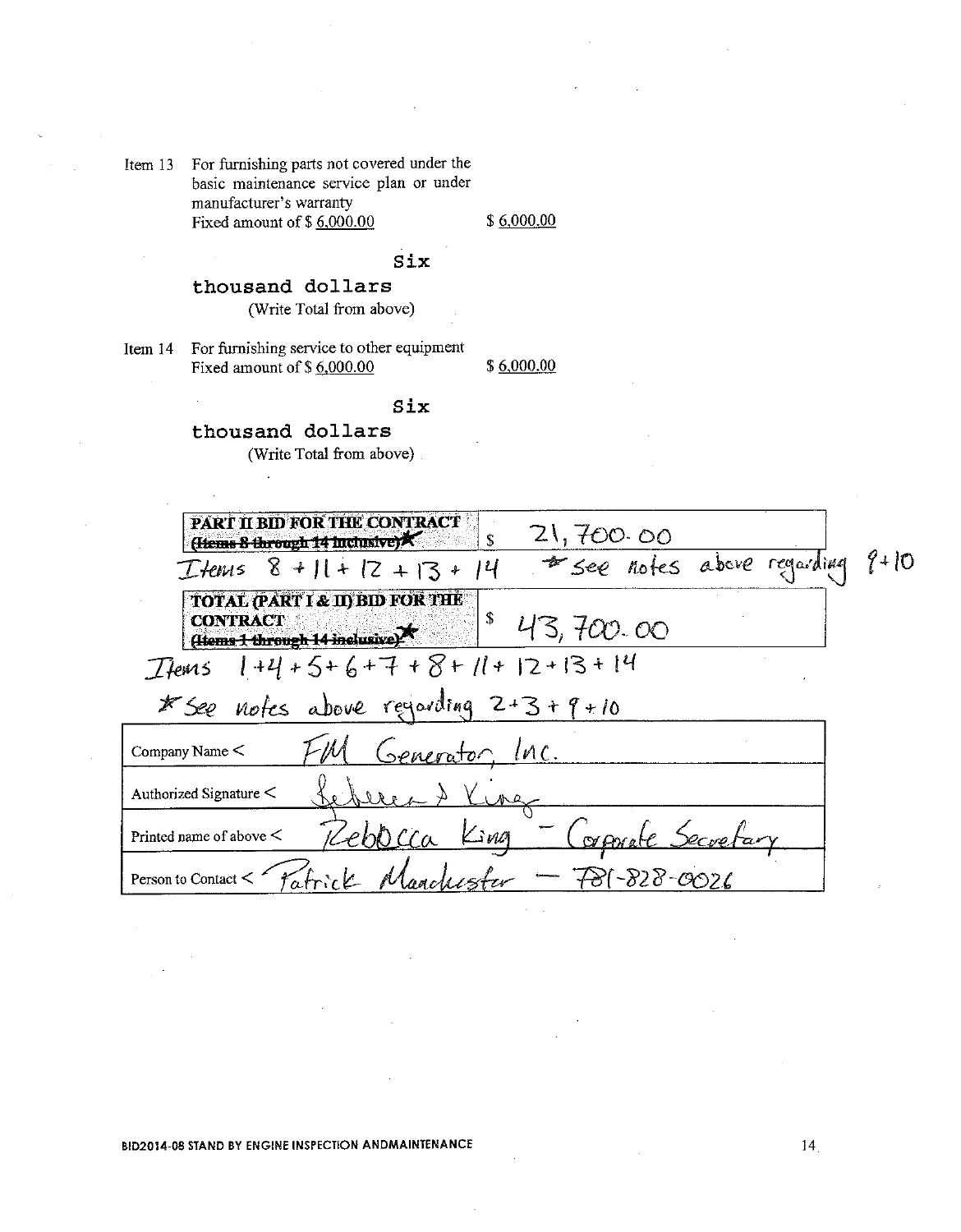#### Trenton Water Works, Ewing Booster Station FY 2014 440 kW Caterpillar Model 3506T Diesel Engine Inspection & Maintenance Contract

For furnishing all labor, tools, equipment, Item 1 and parts to perform monthly planned service and adjustments and calibrations inclusive of Monthly Testing

> 250.00 per service \$1,750.00  $7\omega$  \$ (Write Unit Price)

For furnishing all labor, tools, equipment, Item<sub>2</sub> and parts to perform three month planned service and adjustments and calibrations

> \$ 550.00

> > 295.00

\$

per service  $2 \times 3$ 275.00 (Write Unit Price)

For furnishing all labor, tools, equipment, Item<sub>3</sub> and parts to concurrently perform six month planned services and adjustments and calibrations

> per service  $1 \omega 3$ 295.00 (Write Unit Price)

For furnishing all labor, tools, equipment, Item 4 and parts to concurrently perform annual planned services and adjustments and calibrations inclusive of Annual Testing

> $\frac{1,550.00}{$  (Write Unit Price) per service 1 (a)  $\sqrt{3}$

For furnishing all labor, tools, and Item 5 equipment to perform emergency service work and work beyond the scope of the maintenance service on the gas engines Fixed amount of  $$6,000.00$ 

 $$6,000.00$ 

 $$1,550.00$ 

\$140.00 / hour labor rate

#### Six

thousand dollars (Write Total from above)

**BID2014-08 STAND BY ENGINE INSPECTION ANDMAINTENANCE**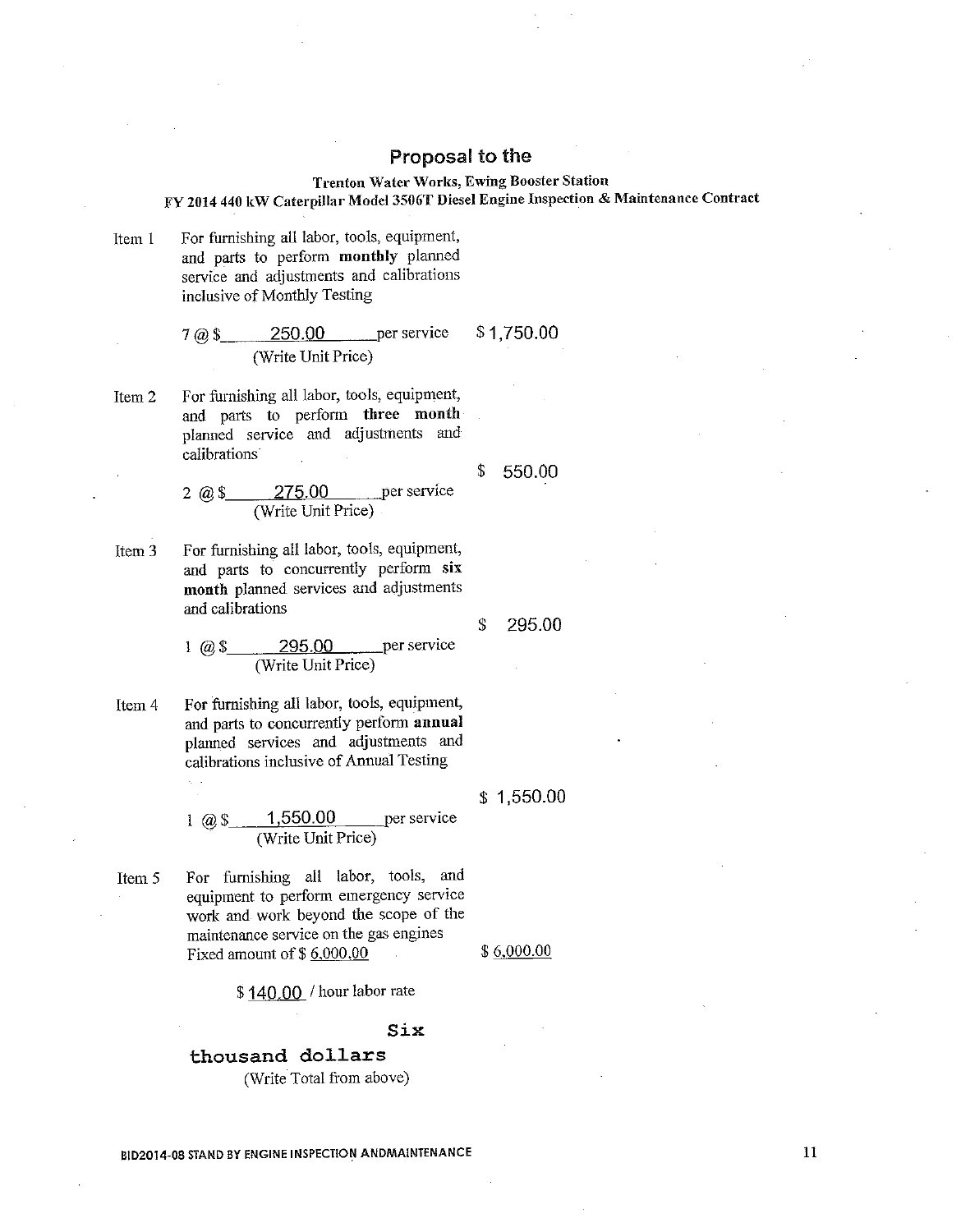For furnishing parts not covered under the Item 6 basic maintenance service plan or under manufacturer's warranty Fixed amount of  $$6,000.00$ 

 $$6,000.00$ 

### Six

## thousand dollars

(Write Total from above)

For furnishing service to other equipment Item 7 Fixed amount of  $$6,000.00$ 

 $$6,000.00$ 

## Six

## thousand dollars (Write Total from above)

| PART I BID FOR THE CONTRACT   |  |
|-------------------------------|--|
|                               |  |
|                               |  |
|                               |  |
| (Items 1 through 7 inclusive) |  |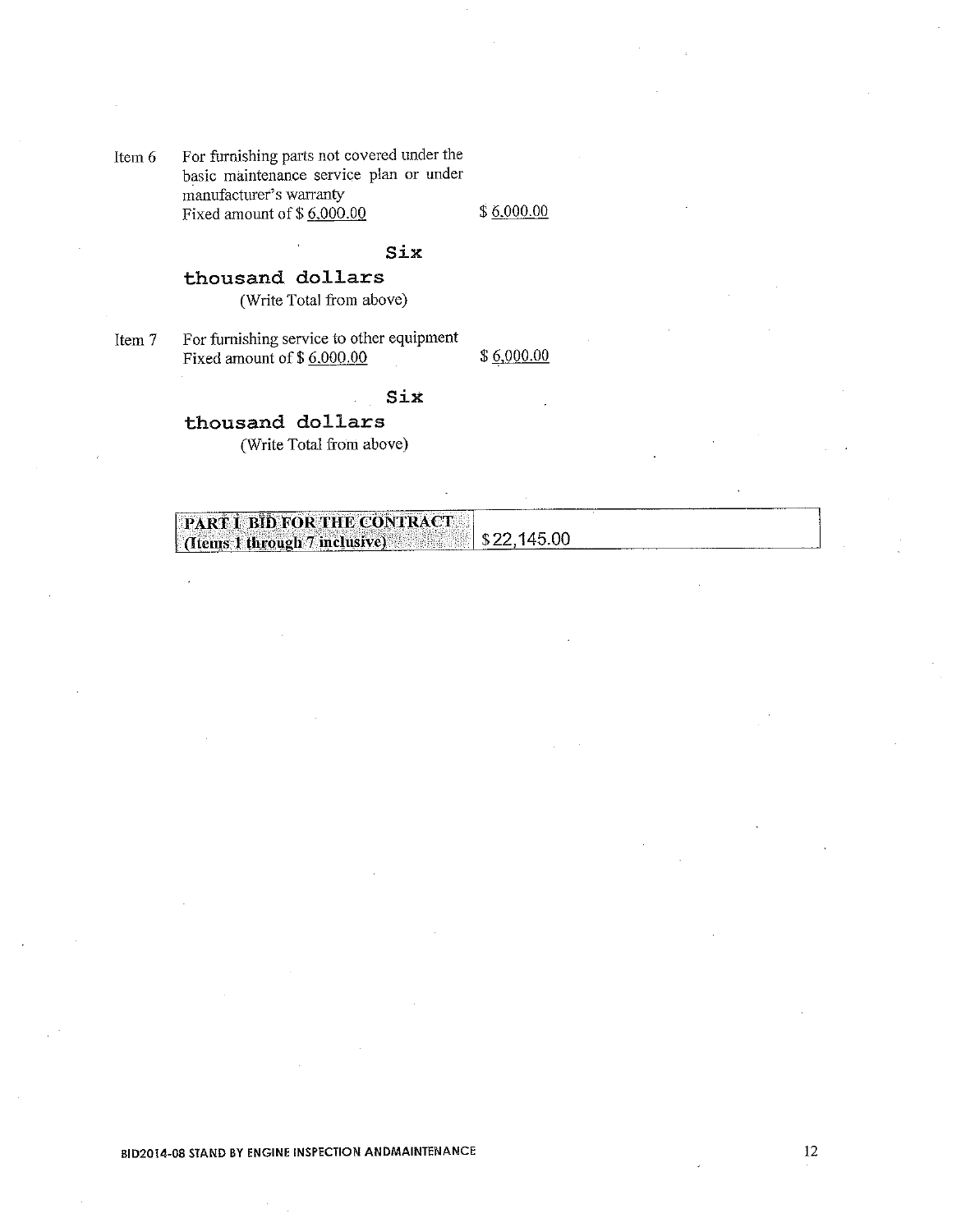#### Trenton Water Works, Klockner Booster Station

FY 2014 200 kW Cummins/Katolight Model GTA 855 A Natural Gas Engine Inspection & Maintenance Contract

For furnishing all labor, tools, equipment, Item 8 and parts to perform monthly planned service and adjustments and calibrations inclusive of Monthly Testing

7 @ 
$$
\$
$$
 250.00 per service  $\$$  1,750.00  
(Write Unit Price)

Item 9 For furnishing all labor, tools, equipment, and parts to perform three month planned service and adjustments and calibrations

> per service  $2 \text{ @ } $ \text{275.00}$ (Write Unit Price)

For furnishing all labor, tools, equipment, Item  $10$ and parts to concurrently perform six month planned services and adjustments and calibrations

> per service  $1 \t@35$ 295.00 (Write Unit Price)

- For furnishing all labor, tools, equipment, Item 11 and parts to concurrently perform annual planned services and adjustments and calibrations inclusive of Annual Testing
	- $1 \omega$ \$ per service <u>1 650.00</u> (Write Unit Price)
- For furnishing all labor, tools, and Item  $12$ equipment to perform emergency service work and work beyond the scope of the maintenance service on the gas engines Fixed amount of \$6,000.00

\$140.00 / hour labor rate

#### Six

thousand dollars (Write Total from above)

**BID2014-08 STAND BY ENGINE INSPECTION ANDMAINTENANCE** 

1,650.00 \$

550.00

295.00

 $\mathbf S$ 

<sup>\$</sup>

 $$6,000.00$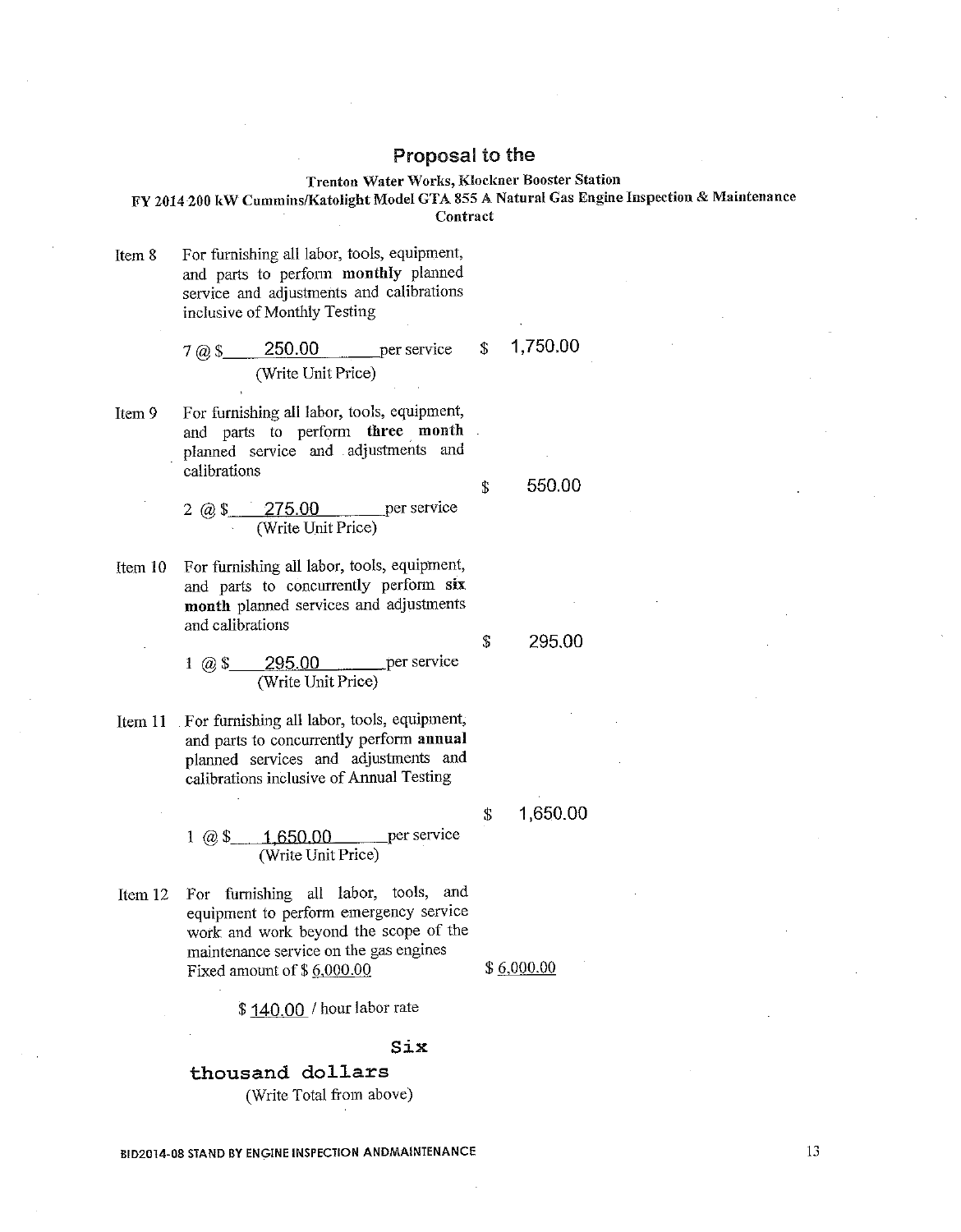Item 13 For furnishing parts not covered under the basic maintenance service plan or under manufacturer's warranty Fixed amount of  $$6,000.00$ 

 $$6,000.00$ 

#### $\texttt{Six}$

# thousand dollars

(Write Total from above)

For furnishing service to other equipment Item 14 Fixed amount of  $$6,000.00$ 

 $$6,000.00$ 

## Six

## thousand dollars

(Write Total from above)

| <b>PART II BID FOR THE CONTRACT</b>                                           |  |  |
|-------------------------------------------------------------------------------|--|--|
|                                                                               |  |  |
|                                                                               |  |  |
|                                                                               |  |  |
|                                                                               |  |  |
|                                                                               |  |  |
|                                                                               |  |  |
|                                                                               |  |  |
|                                                                               |  |  |
|                                                                               |  |  |
|                                                                               |  |  |
|                                                                               |  |  |
|                                                                               |  |  |
|                                                                               |  |  |
| $\left  \right $ (Items 8 through 14 inclusive) $\left  \right $ \$ 22,245.00 |  |  |
|                                                                               |  |  |

| TOTAL (PART I & II) BID FOR THE<br><b>CONTRACT</b><br>[ (Items 1 through 14 inclusive) | \$44,390.00 |  |
|----------------------------------------------------------------------------------------|-------------|--|
|                                                                                        |             |  |

| Foley, Incorporated<br>Company Name $\leq$                                                        |
|---------------------------------------------------------------------------------------------------|
| Authorized Signature Wlichthe<br>K+).                                                             |
| Printed name of above < Michael J. Kubas, Vice President                                          |
| Brian Vigilante, Product Supports Sales Representative (732) 885.8012<br>Person to Contact $\leq$ |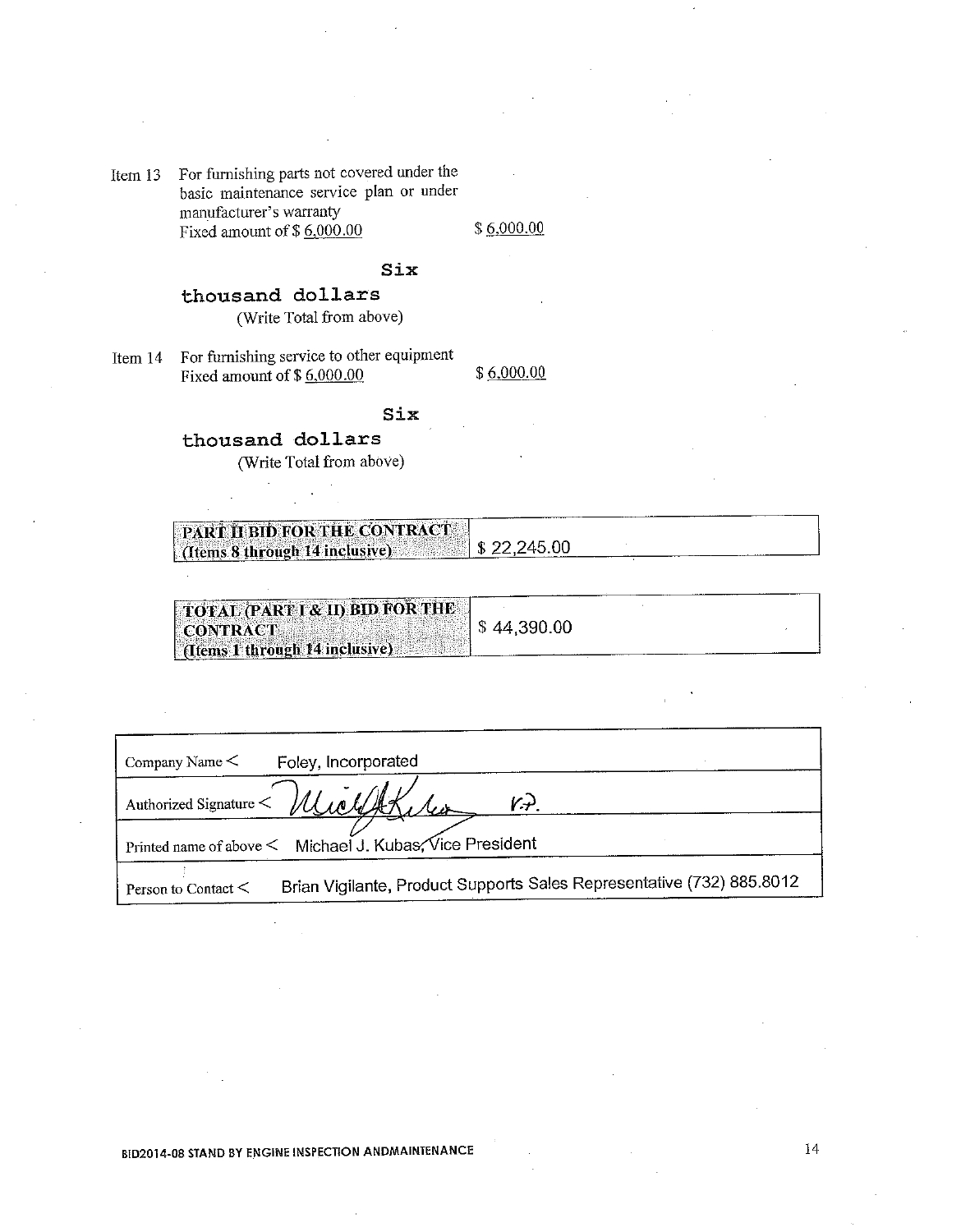#### **BID PROPOSAL FORM**

We the undersigned propose to furnish and deliver the above item/service pursuant to the bid specification and made part hereof:

M CHAMBILANY<br>(ORIGINAL SIGNATURE/BY AUTHORIZED REPRESENTATIVE)

The undersigned is a Corporation, Partnership or Individual under the laws of the State of MASSACHUSETTS having its principal office at 199 WRDWOOD AVE. WOONRO, MA 01801.

KAAFT POWER CORPORATION **COMPANY** 241 West PARKWAY P.O. BOX 605, POMPTON PLAINS NJ 07444 **ADDRESS** ATTN: CHRIS FITZPATRICK, SGRUICE SALES REPRESENTATIVE **ADDRESS** FED. ID#  $04 - 239/327$ NAME ANGELA M. CHAMPIENY, CONTROLLER FAX  $781 - 933 - 7812$ EMAIL ACHAMPIGNY @ KRAFT POWER, COM **DATE**  $1/29$ **SIGNATURE**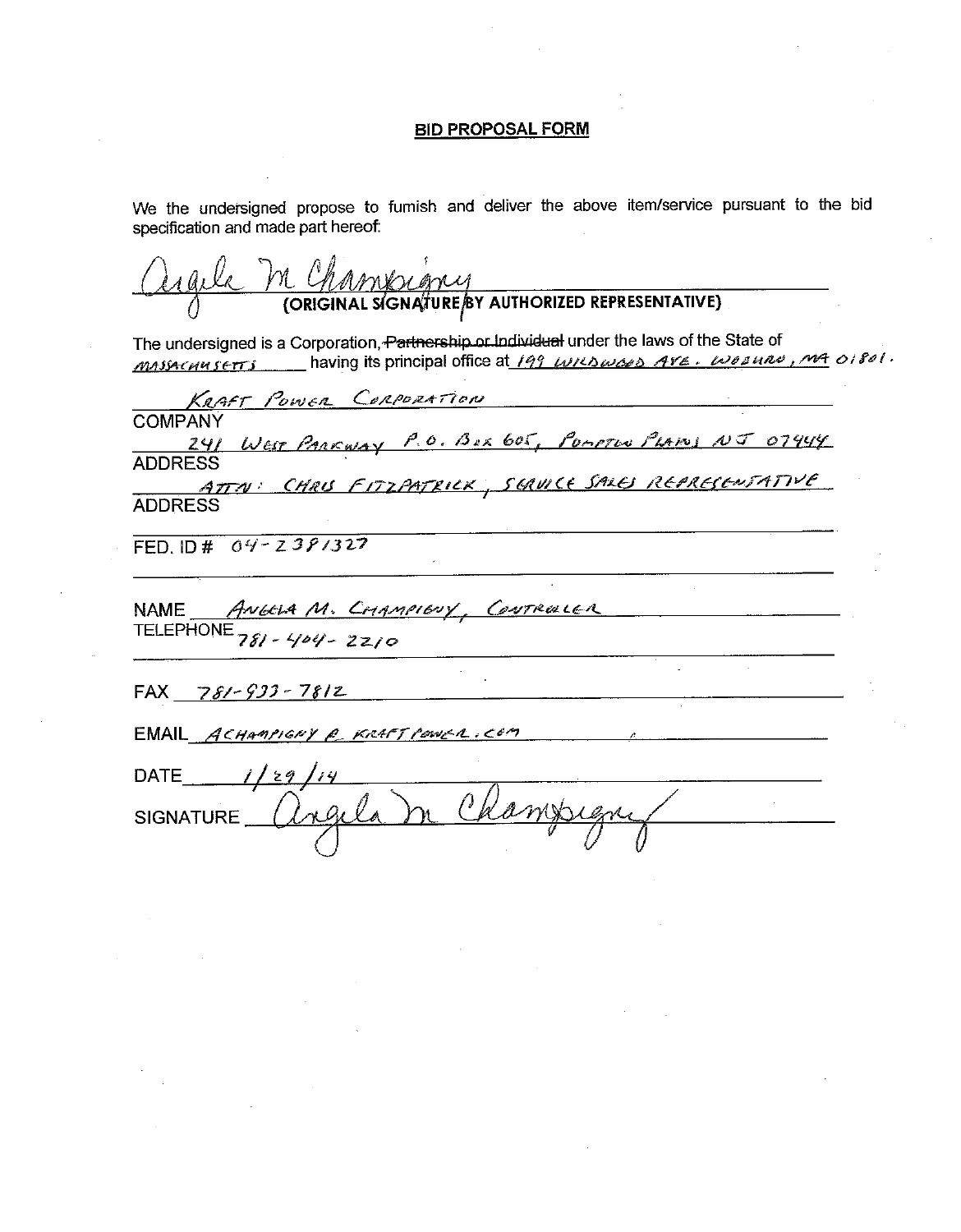## **Trenton Water Works, Ewing Booster Station** FY 2014 440 kW Caterpillar Model 3506T Diesel Engine Inspection & Maintenance Contract

For furnishing all labor, tools, equipment, Item 1 and parts to perform monthly planned service and adjustments and calibrations inclusive of Monthly Testing

7 @ \$ 
$$
\sqrt{\frac{1}{105}}
$$
,  $\frac{66}{105}$  per service  
(Write Unit Price)

For furnishing all labor, tools, equipment, Item<sub>2</sub> and parts to perform three month planned service and adjustments and  $89000$ calibrations

2 @ 
$$
\sqrt[3]{\frac{1}{465}}
$$
  $\frac{69}{2}$  per service  
(Write Unit Price)

For furnishing all labor, tools, equipment, Item<sub>3</sub> and parts to concurrently perform six month planned services and adjustments and calibrations

1 @ 
$$
\frac{\sqrt{2}}{\text{(Write Unit Price)}}
$$
 per service

For furnishing all labor, tools, equipment, Item<sup>4</sup> and parts to concurrently perform annual planned services and adjustments and calibrations inclusive of Annual Testing

1 @ 
$$
\sqrt[3]{\frac{60}{7}}
$$
,  $\frac{6}{7}$  per service  
(Write Unit Price)

For furnishing all labor, tools, and Item 5 equipment to perform emergency service work and work beyond the scope of the maintenance service on the gas engines Fixed amount of \$6,000.00

 $\frac{158}{100}$  M/hour labor rate

Six

thousand dollars (Write Total from above)

**BID2014-08 STAND BY ENGINE INSPECTION ANDMAINTENANCE** 

 $37255.$ 

 $s$  Hbs.  $e^{u}$ 

 $s$  2, 600,  $\frac{c^{c}}{c^{c}}$ 

 $$6,000.00$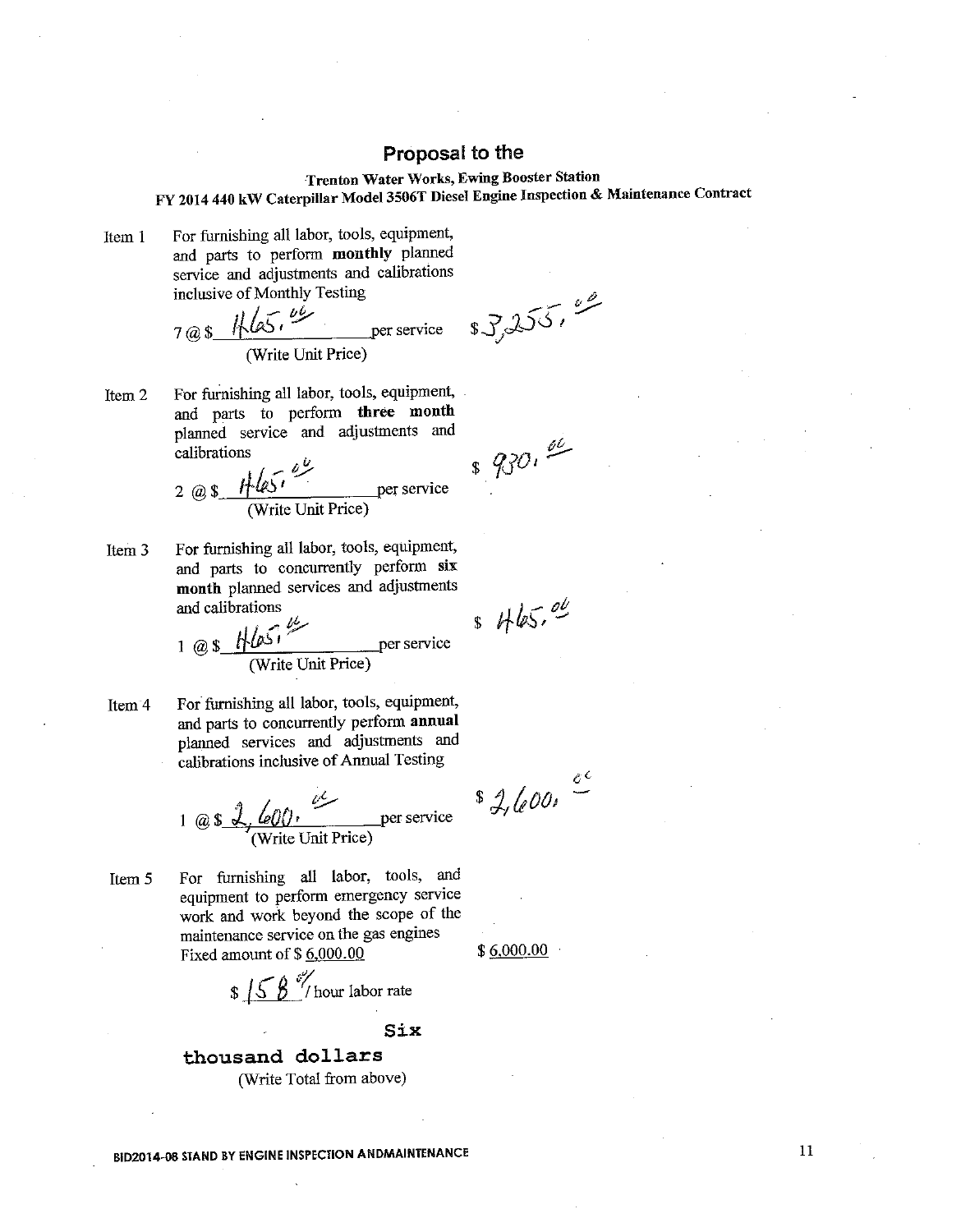For furnishing parts not covered under the Item 6 basic maintenance service plan or under manufacturer's warranty Fixed amount of \$6,000.00

\$6,000.00

#### Six

## thousand dollars

(Write Total from above)

Item 7

For furnishing service to other equipment Fixed amount of  $$6,000,00$ 

 $$6,000.00$ 

## Six

## thousand dollars

(Write Total from above)

 $\frac{152500}{4}$ PART I BID FOR THE CONTRACT (Items 1 through 7 inclusive)

**BID2014-08 STAND BY ENGINE INSPECTION ANDMAINTENANCE**